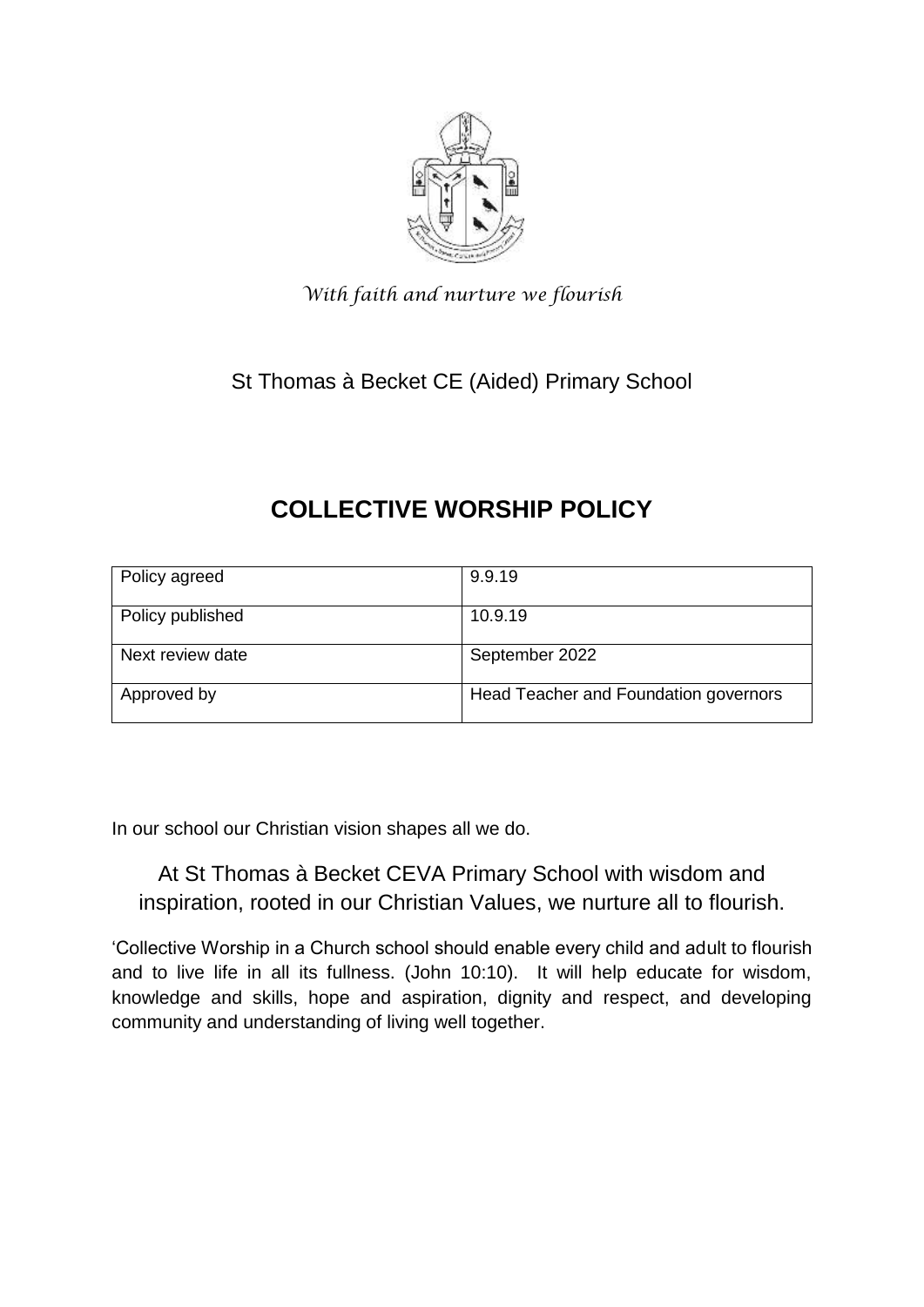#### **Policy Statement**

In St Thomas à Becket CEVA Primary School worship is central to the life of school and is the main platform for exploring the school's vision. It is well planned and of high quality so that the whole school community is engaged on a journey of discovery, exploring the teachings of Jesus and the Bible.

For Christians in Church, worship is about honouring God and responding to the loving nature of God as revealed through the Trinity: Father, Son and Holy Spirit. A school is not a Church but is a collection of people who come from a variety of backgrounds for the purpose of education. The family backgrounds may be very different and collective worship must take account of the varied circumstances of staff and pupils.

At St Thomas à Becket CEVA Primary School collective worship aims to be inspirational, invitational and inclusive and will lead people to a threshold where they can witness worship and join in, if they wish.

Through Collective Worship pupils will be offered a space and a place for the telling of the Christian story. They will be offered an understanding of worship through being invited to participate in or observe prayer, reading and reflection on the Bible, liturgy, sacrament and experience of the musical and other imaginative riches of Christianity. Opportunities to reflect on the beauty, joy and pain of the world will be given. Pupils will be given time to consider their responsibilities to others and to grow in love and service. Time will be given for celebration, both for the accomplishments of school members and to mark the seasonal festivals of the Christian (*and other faiths<sup>1</sup>* ) calendar. Pupils will be offered time to be able to contemplate and develop spiritually.<sup>2</sup>

#### **Legal Requirements**

-

There must be a daily act of collective worship in all maintained schools for all pupils (other than those in a nursery class or a nursery school). This can take place at any time in the school day and in any groupings. Collective worship in a Church of England School must be in accordance with the tenets and practices of the Church of England. In other words the law on collective worship that applies in a community school, "that it should be wholly or mainly of a broadly Christian character", is not relevant. Worship in St Thomas à Becket CEVA Primary School should be distinctly Christian and reflect Anglican traditions.

<sup>&</sup>lt;sup>1</sup> Collective Worship in a CofE school must be in alignment with the religious foundation of the school (Christian), however there is a responsibility for schools in all contexts to mark, respond and learn from the festivals of other faiths. This may be designated as a separate act, not to be conflated with collective worship.

<sup>&</sup>lt;sup>2</sup> "To worship is to quicken the conscience by the holiness of God, to feed the mind with the truth of God, to purge the imagination by the beauty of God, to open the heart to the love of God and to devote the will to the purpose of God". William Temple (1881-1894)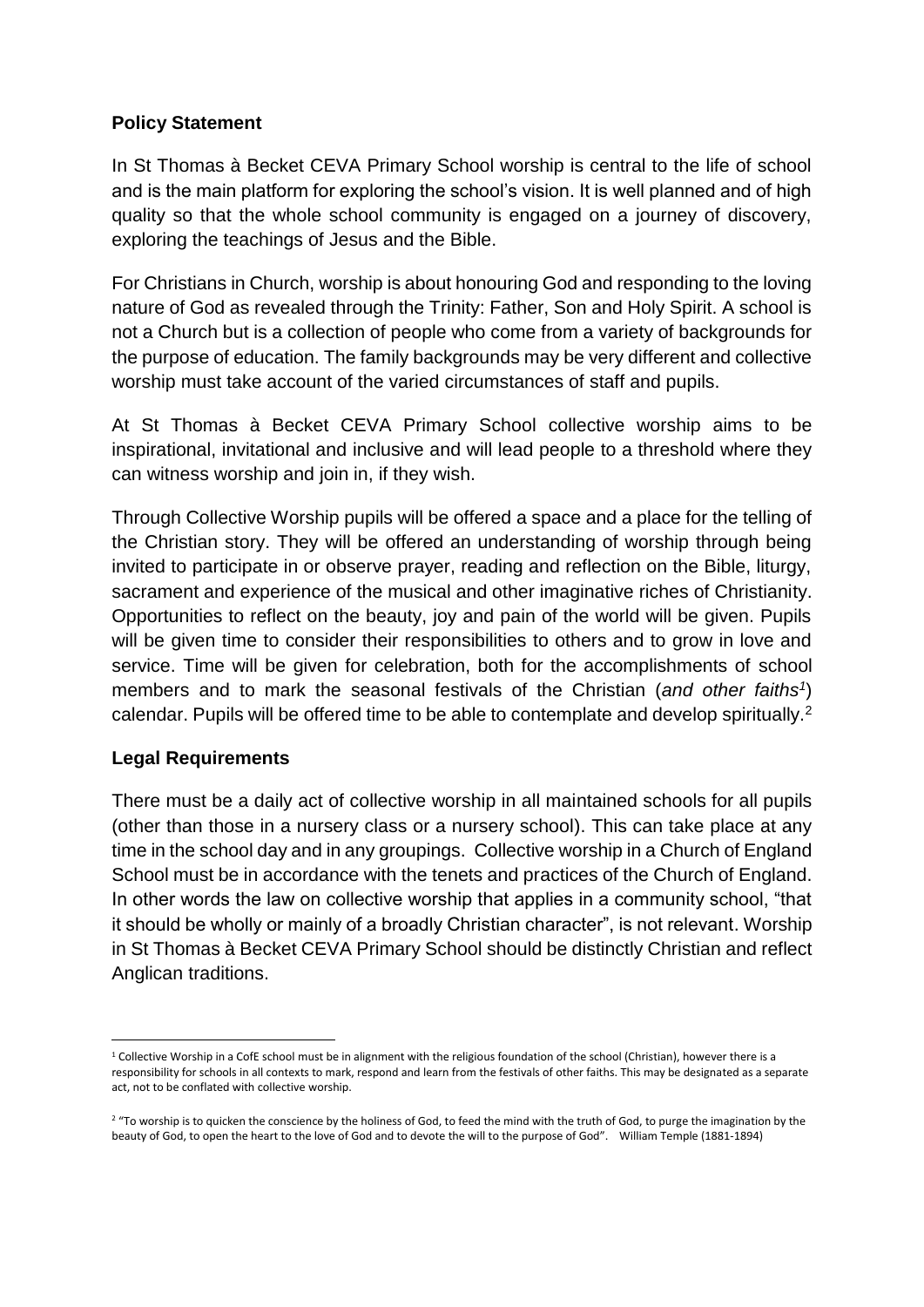The governing body has the responsibility for ensuring that the school meets the requirements for worship detailed in the Statutory Inspection of Anglican and Methodist Schools (SIAMS) Evaluation Document. They are also tasked with monitoring and evaluating the impact of worship on the school community in consultation with the headteacher.

## **The right of withdrawal**

In St Thomas à Becket CEVA Primary School there may be children whose families are members of another faith, or who hold a non- religious world view. Part of the distinctively Christian nature of Church of England Schools is that they should be as hospitable and inclusive to all in the community they serve. As collective worship occupies such a central place in the life of the Church school, this should be made clear on induction, and it is hoped that parents will be making a specific choice of the school knowing that the distinctive ethos will determine a Christian tradition within collective worship.

The 1944 and1988 Education Acts state that parents have the right to withdraw children from collective worship and suitable arrangements should be made to accommodate these children.

On occasions, a parent may make a request for their child to be withdrawn from Collective Worship. There is an expectation that parents wishing to request a withdrawal will meet with the headteacher to discuss their concerns and requirements. It may be helpful to establish:

- The elements of worship in which the parent would object to the child taking part
- The other aspects of school life that are impacted by the Christian foundation of the school such as prayer and reflective areas
- The practical implications of withdrawal
- Whether the parent will require any advanced notice of such worship, and if so, how much

Where parents have withdrawn their children from collective worship and request religious worship according to their particular faith or denomination, the governors and head teacher will seek to respond positively to such requests providing:

- Such arrangements can be made at no additional cost to the school
- That the alternative provision would be consistent with the overall purposes of the school curriculum as set out in the Education Acts

If the Parent asks that a pupil should be wholly or partly excused from attending any religious worship at the school, then the school must comply.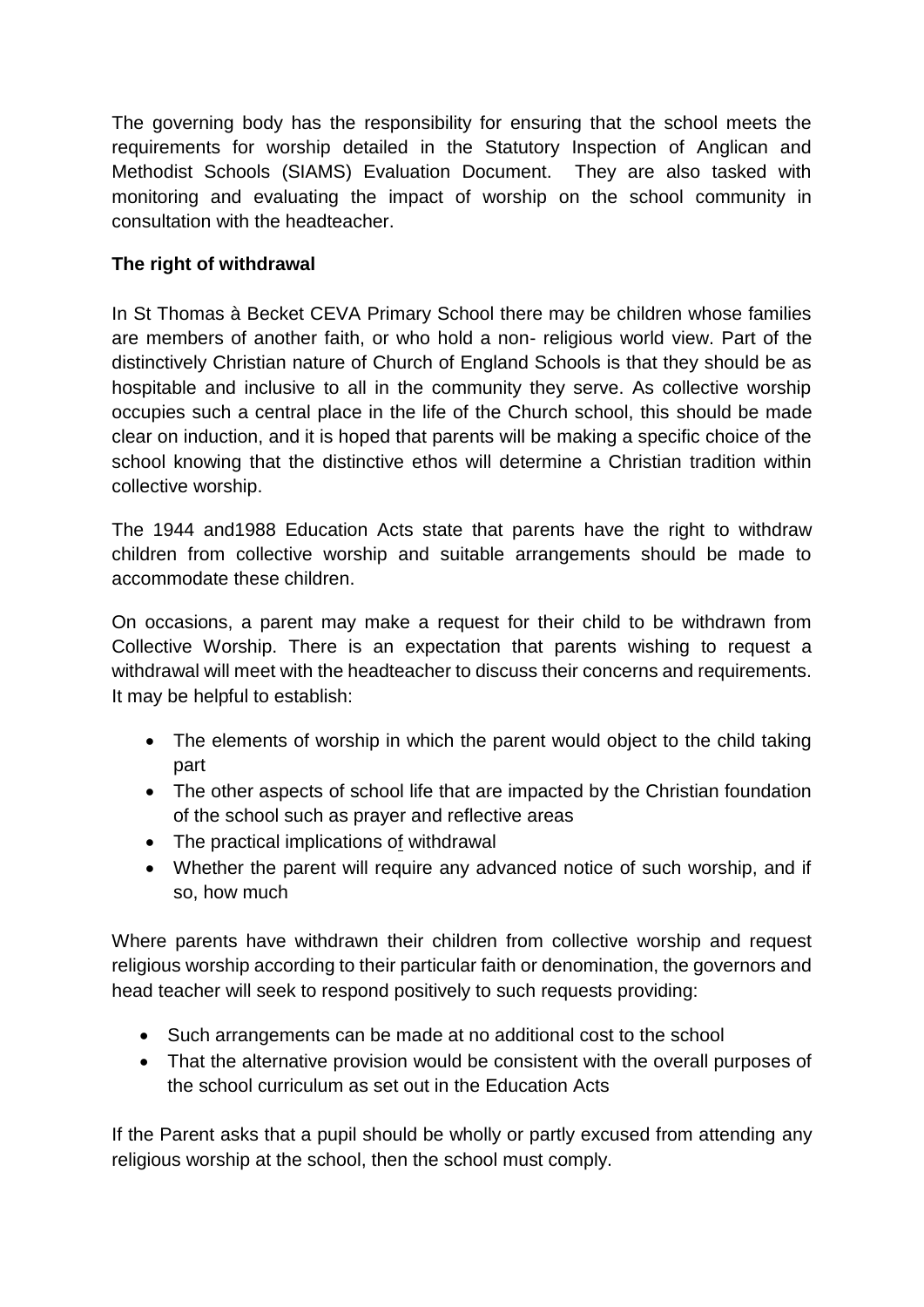(*This means that a parent may, for example, request their child does not take part in a carol service when otherwise the child takes part in daily collective worship.)*

# **Guiding Principles**

Collective worship in St Thomas à Becket CEVA Primary School aims to:

- Have a pivotal place in the life of the school.
- Support pupils and adults in their spiritual growth
- Be the central vehicle by which the school's vision is unpacked and explored so that the whole school community is challenged and engaged with the teachings of Jesus and the Bible.
- Provide an experience of worship that will offer opportunities for those present to observe and/or respond to the presence, power and peace of God as understood by Christians. This will always be invitational, offering an opportunity to take part whilst allowing the freedom for those of other faiths and none to be present with integrity.
- Support pupils in the development of their understanding of the Trinitarian nature of God in Christian belief
- Provide a variety of different opportunities for reflection, understanding of diverse liturgical traditions, participation, challenge and enjoyment where all present can be actively involved and develop their own spirituality whilst contributing to the communal journey.
- Help children to become familiar with Christian language and symbolism and the cycle of the Church year so that they are offered a pattern of meanings and a framework into which they can begin to integrate experience.
- Explore a variety of ways of praying, giving children the opportunity to form their own prayers using multi-sensory foci and introduce them to some well know Christian prayers, as well as a variety of prayers of thanksgiving before mealtimes and home time.
- Offer opportunities to all children and staff to develop their skills in planning, leading and evaluating the impact of school worship with the support and shared engagement of the local church community. Pupils will be at the centre of this process taking on increasingly independent roles in planning and leading worship.
- Ensure that materials and themes for worship are carefully selected to make sure pupils understand the work of Christians and the church locally, nationally and globally and how this reflects the teachings of the Bible and the example of Jesus.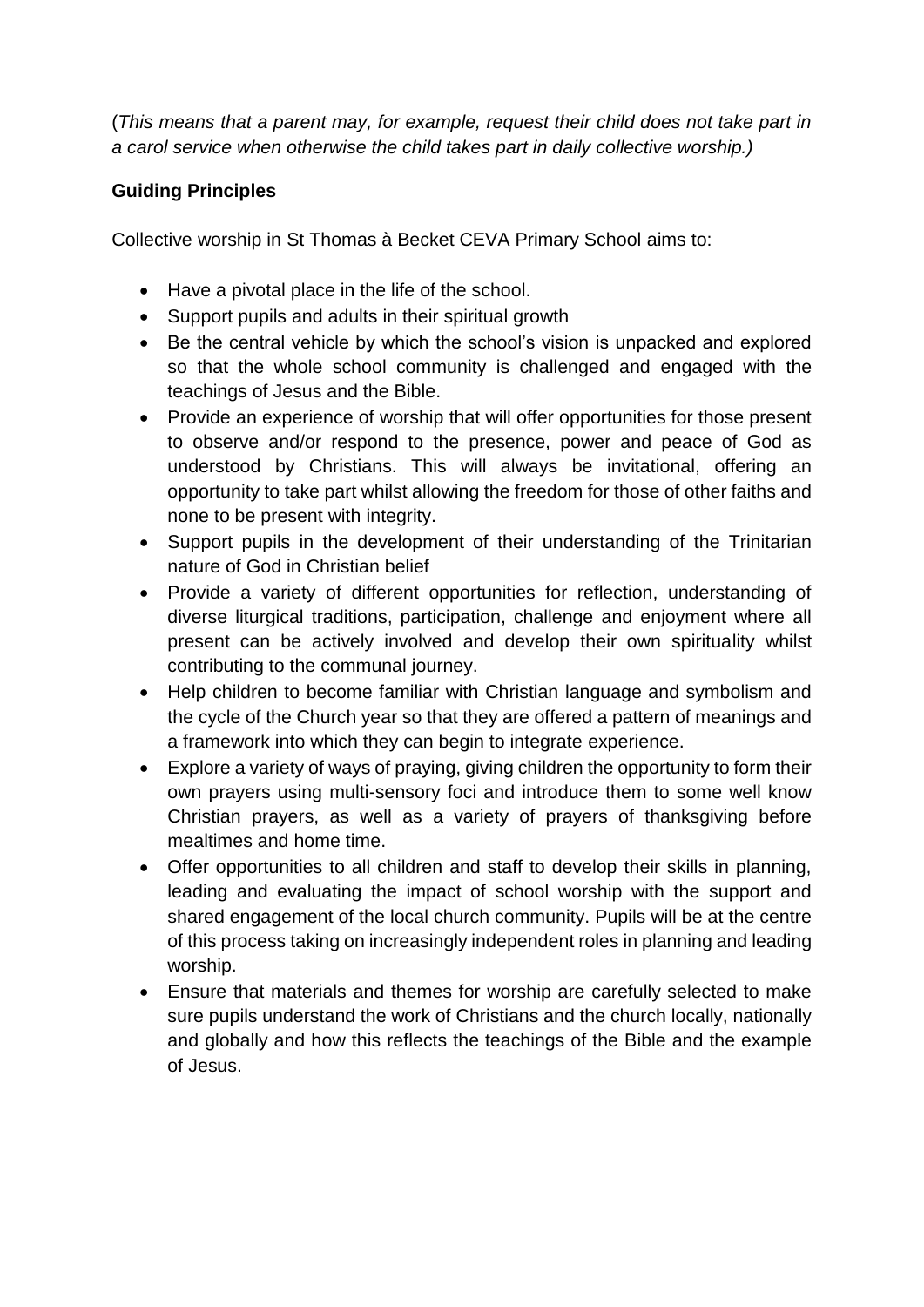### **Development of the policy and links to other policies and documentation**

This policy was written based on guidance from the Salisbury Diocesan Board of Education in consultation with governors and staff at St Thomas à Becket CEVA Primary School.

We ensure that the principles for collective worship are reflected and applied in our policies and practice including those that are concerned with:

- Pupils' personal development and wellbeing
- SMSC and PSHE
- Staff recruitment, retention and professional development
- Care, guidance and support
- Behaviour, discipline and exclusions
- Working in partnership with parents, carers and guardians
- Working with the wider community

We also ensure that information about collective worship is included in the school prospectus and / or on the school website.

#### **How Collective worship is organised**

Worship is held every day, generally at the start of the day, and lasts approximately twenty minutes. Every week we hold four whole school acts of worship, emphasising the unity of the school, and one class based act of worship led by class teachers and tailored more to the specific needs of different age groups. Our local Church of England vicar leads one of the weekly acts of worship and others are led by the head teacher or other members of staff. Children are also encouraged to lead all or part of the worship or may contribute with readings or prayers.

Whole school worship is held three times a week in Kestrel Classroom, where there is a wooden cross as a focal point and candles are lit to represent the Trinity at the start of each worship. Music is played as children enter and leave the hall to encourage an atmosphere of reflection. Similarly, in Class Worship the teacher designates a focal point with a small wooden cross and candles. The Lord's Prayer is recited regularly, along with our school prayer. A wide range of approaches are used in worship, including drama, discussion, reflection, reading, singing and prayer. Once a week, worship is led in the church by a member of the clergy.

The children also attend four services in Church each year: at Christmas, Harvest Festival, Easter and at the end of the school year, led by the local vicar.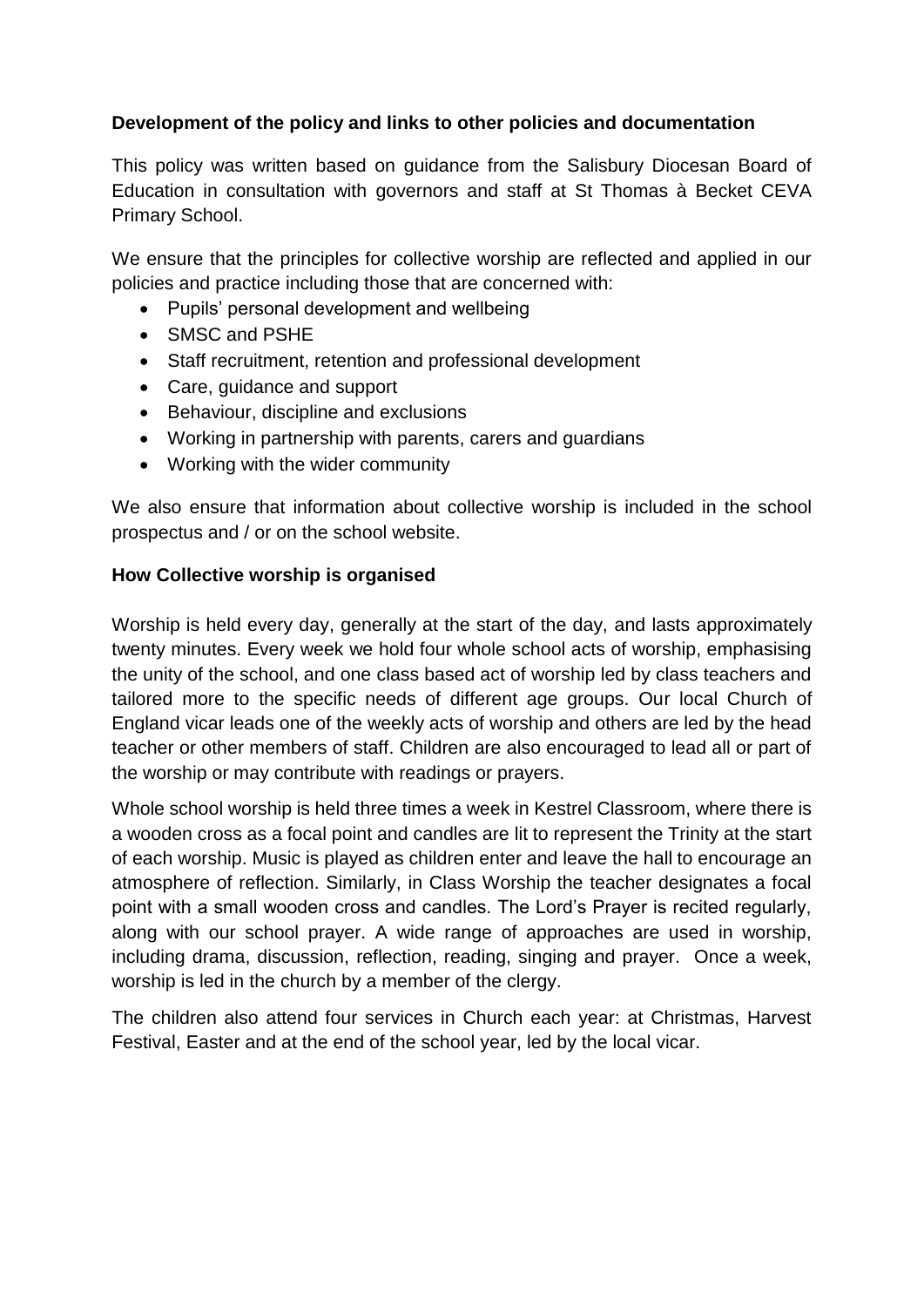# **Themes**

We have six core Christian values originating from the Bible which form the basis of our worship and wider school life.

- $\triangleright$  Friendship
- **≻** Respect
- $\triangleright$  Truth
- > Forgiveness
- $\triangleright$  Thankfulness
- $\triangleright$  Perseverance

These are taught as the Collective Worship themes over the year. The following values are taught in subsequent years so that each year we revise the core values but with a different emphasis to include the others.

| Core value<br>(year 1: $2018 - 19$ ) | Emphasis on core value<br>(year 2: $2019 - 20$ ) | Emphasis on core value<br>(year 3: $2020 - 21$ ) |
|--------------------------------------|--------------------------------------------------|--------------------------------------------------|
| Friendship                           | Trust                                            | Community                                        |
| Respect                              | Service                                          | Dignity                                          |
| Truth                                | Justice                                          | Hope                                             |
| Forgiveness                          | Compassion                                       | Peace                                            |
| Thankfulness                         | Generosity                                       | Joy                                              |
| Perseverance                         | Courage                                          | Wisdom                                           |

Each value is explored for a term and worship is planned around this value, as well as being promoted throughout the school. Care is taken to ensure that understanding of each value is rooted in the Bible and the example of Jesus.

We also include significant dates in the Christian year and days of particular importance such as Remembrance Day. We are also able to respond to local, national or world events (or a need from the children), that merit reflection and prayers.

A range of resources are available to all staff, including the Church of England 'Values for Life' packs and 'Roots and Fruits'. At the end of each term the children complete a 'Windows, Mirrors, Doors' reflection sheet. Classes all have a special worship box that includes age appropriate Bibles and prayer books as well as a small wooden cross, candle and other helpful resources and artefacts.